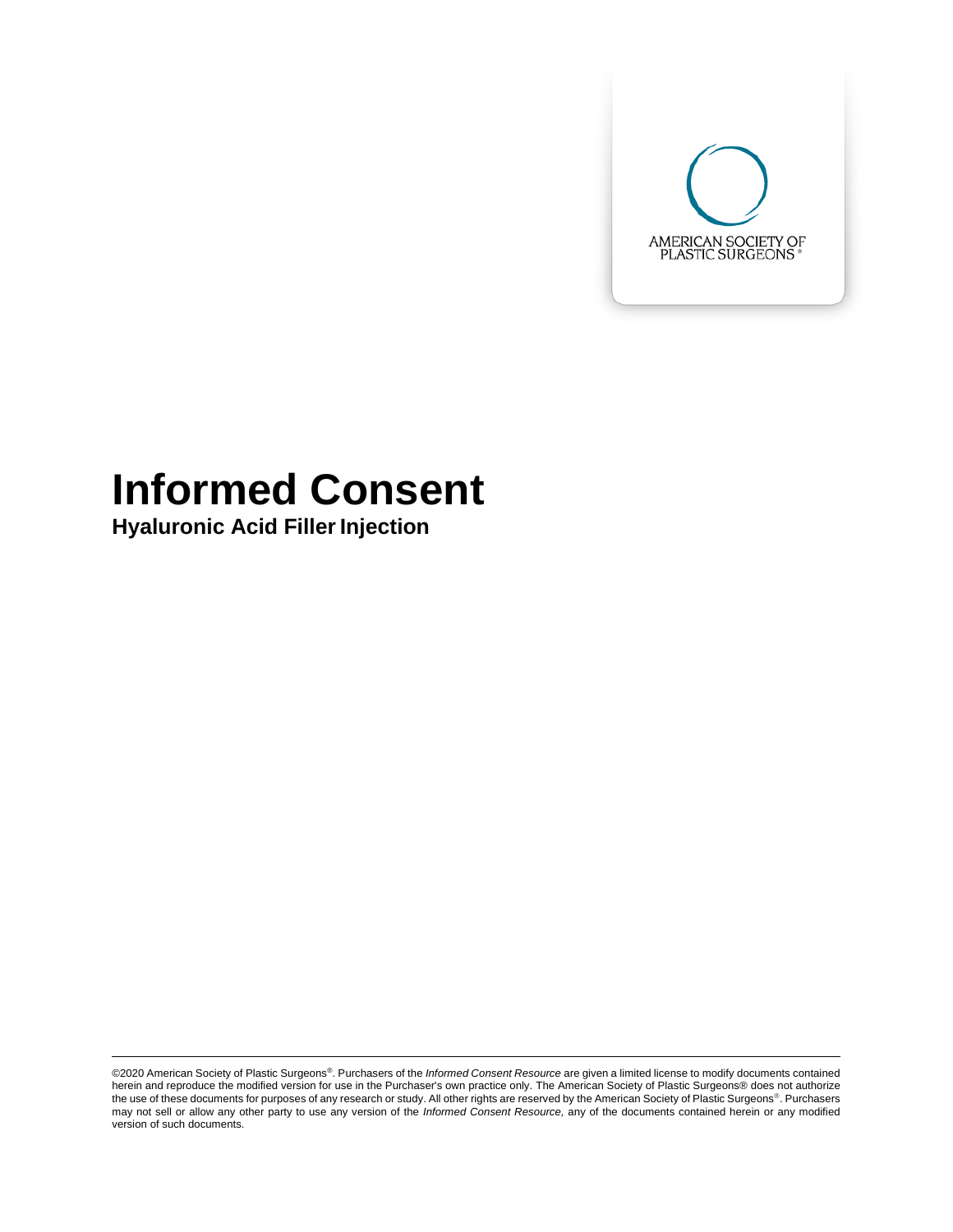

### **INSTRUCTIONS**

This is an informed consent document to help you learn about hyaluronic acid-based (non-animal stabilized) tissue filler injections. It will outline the risks and alternative treatments.

\_\_\_\_\_\_\_\_\_\_\_\_\_\_\_\_\_\_\_\_\_\_\_\_\_\_\_\_\_\_\_\_\_\_\_\_\_\_\_\_\_\_\_\_\_\_\_\_\_\_\_\_\_\_\_\_\_\_\_\_\_\_\_\_\_\_\_\_\_\_\_\_\_\_\_\_\_\_\_\_\_\_\_\_

This consent form covers injections using the state of the state of the state of hyaluronic acid-based product(s).

It is important that you read the whole document carefully. Please initial each page. Doing so means you have read the page. Signing the consent agreement means that you agree to the surgery that you have talked about with your plastic surgeon.

#### **GENERAL INFORMATION**

Hyaluronic acid is a natural sugar found in your body's soft tissues. Several filler products are made using different types of hyaluronic acids. This means that each product is unique. These fillers are used to add volume to soft tissues in areas where you might have a physical issue or where you simply might not like how it looks. They can also be used to smooth out moderate or bad wrinkles. It's possible to undo the effects of hyaluronic acid fillers by injecting an enzyme that dissolves them. Fillers cannot stop you from aging. They can only make your wrinkles smoother or make any dents look less noticeable for a short time.

Hyaluronic acid filler injections aren't permanent. Over time, your body will slowly absorb the filler material. This means your wrinkles or dents will come back. You must get more treatments or injections to keep seeing results. You may also notice changes in the way your face or eyelids look. This may have nothing to do with the hyaluronic acid injections. These can be caused by aging, weight loss or gain, sun exposure, or other things. To get the results you want, you may need other treatments, including surgery, in the future.

**Using soft tissue fillers may cause swelling, redness, acne-like marks, and needle marks. These go away after a few days. Because of this, you may not want to get filler injections right before a big event.** 

#### **OTHER TREATMENTS**

There are other options for treating wrinkles or dents. You may also choose not to have any treatment at all. You can go in for other options like laser treatment, chemical skin peels, skin-resurfacing, or other skin procedures. You can also use other types of tissue fillers. Some people may choose to have surgery to remove or move tissues. Every treatment has its own risks and potential problems.

#### **RISKS OF HYALURONIC ACID FILLER INJECTIONS**

Every procedure has risks. It is important that you understand the risks and the possible problems that can result from them. All procedures have limits. Choosing to have this procedure means comparing the risks and benefits. Most patients do not face the issues you'll learn about, but you must talk about them with your plastic surgeon. Make sure you understand the risks and possible outcomes of hyaluronic acid filler injections. You can get more information from the package-insert sheets supplied by the manufacturers of these products.

Filler injections may affect your skin in ways you do not like. Talk to your provider about everything you have planned that might affect your skin. This can include many things, from other treatments you want to have like lasers and peels to exercise, using a sauna or hot tub, and even facing weather conditions like extreme heat, cold, or sun.

**Page 1 of 6 Lastic Surgeons® CALC Patient Initials C2020** American Society of Plastic Surgeons®

This form is for reference purposes only. It is a general guideline and not a statement of standard of care. Rather, this form should be edited and amended to reflect policy requirements of your practice site(s), CMS and Joint Commission requirements, if applicable, and legal requirements of your individual states. The ASPS does not certify that this form, or any modified version of this form, meets the requirements to obtain informed consent for this particular procedure in the jurisdiction of your practice.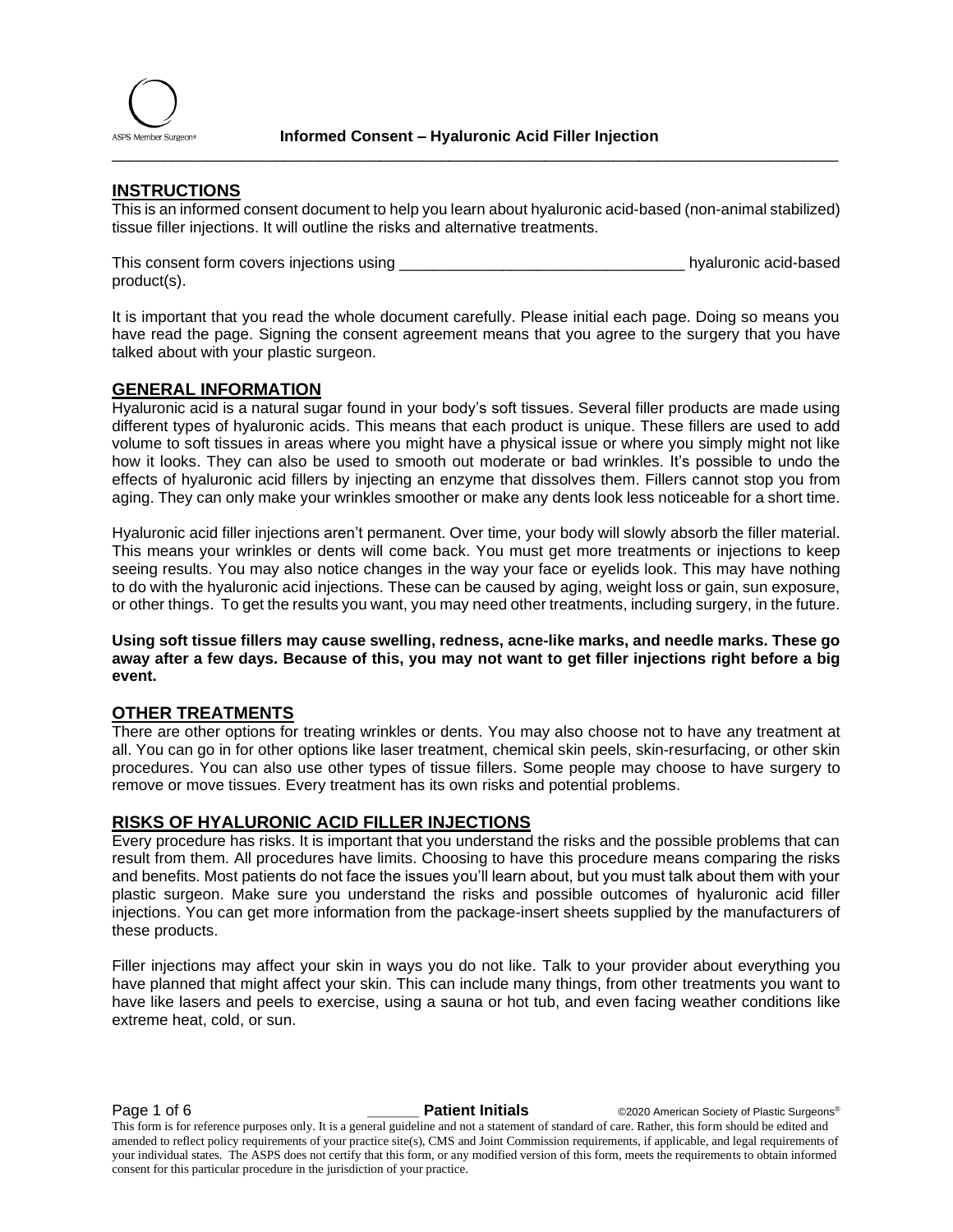

#### **SPECIFIC RISKS OF HYALURONIC ACID FILLER INJECTIONS**

#### **Bleeding and Bruising:**

You may see bruising or bleeding after your treatment. The person who does your injection will try to keep this from happening, but it's still a normal side effect. That's because there are a lot of blood vessels in your face and everyone's face is a little different. If you see bruising or bleeding, there are several things your doctor might suggest treating it. You might be told to wait to see if it goes away or use certain creams or medications. You may even need surgery if the problem is very bad. Certain medications and supplements tend to cause bruising or bleeding. It's very important to tell your doctor if you're taking aspirin, antiinflammatory medications, platelet inhibitors, anticoagulants, vitamin E, ginkgo biloba, or any other herbs, supplements, or homeopathic remedies. These could be prescription or over the counter.

#### **Scars:**

If you have a history of developing excessive or thick scars (keloid or hypertrophic scars), you should not use fillers. No studies have shown whether it's safe for patients with this kind of scarring to get filler treatments.

#### **Skin Sensitivity and Allergies:**

It's normal to have some skin redness, rash, itching, tenderness, or swelling after injections. It's also possible that you may be allergic to something in the injection. These allergies can be mild or may even lead to death. You can have a reaction to products that you used without problems in the past. If you have continued or worsening itching, redness, tenderness, pain, or swelling after the injection, please tell your doctor at once.

#### **Infection:**

It is rare but possible to get a bacterial, fungal, or viral infection after getting a filler injection. If you do get an infection, you may need more treatment, including antibiotics. Herpes simplex virus infections can develop near the mouth after a filler treatment. This may happen to both individuals with a history of herpes simplex virus infections and those with no known history.

\_\_\_\_\_I have a history of cold sores (please tell your doctor)

Prescribed medicine must be taken both before and after treatment to prevent infection from this virus.

#### **Under/Over Correction:**

Soft tissue filler injections to fix wrinkles and problems with the shape of your face may not give you the results you want. The amount of correction made may be less or more. Each person's tissue injection filler process is different and cannot be controlled in the same way. If under-correction occurs, you may be asked to go in for more filler injections. If overcorrection occurs, you may need to dissolve the filler with an enzyme injected into the area.

#### **Asymmetry:**

Everyone's face is different on each side. This asymmetry is normal. It may not be possible to get or maintain perfect symmetry with tissue filler injections. Each side of your face might react differently to the treatment. You may need more injections to fix this.

#### **Poor Results:**

Filler injections alone may not give you the results you want when it comes to fixing wrinkles or dents in your skin and face. You might not have a good response to the treatment. You may need more injections.

**Page 2 of 6 Patient Initials**  $\bullet$  ©2020 American Society of Plastic Surgeons® This form is for reference purposes only. It is a general guideline and not a statement of standard of care. Rather, this form should be edited and amended to reflect policy requirements of your practice site(s), CMS and Joint Commission requirements, if applicable, and legal requirements of your individual states. The ASPS does not certify that this form, or any modified version of this form, meets the requirements to obtain informed consent for this procedure in the jurisdiction of your practice.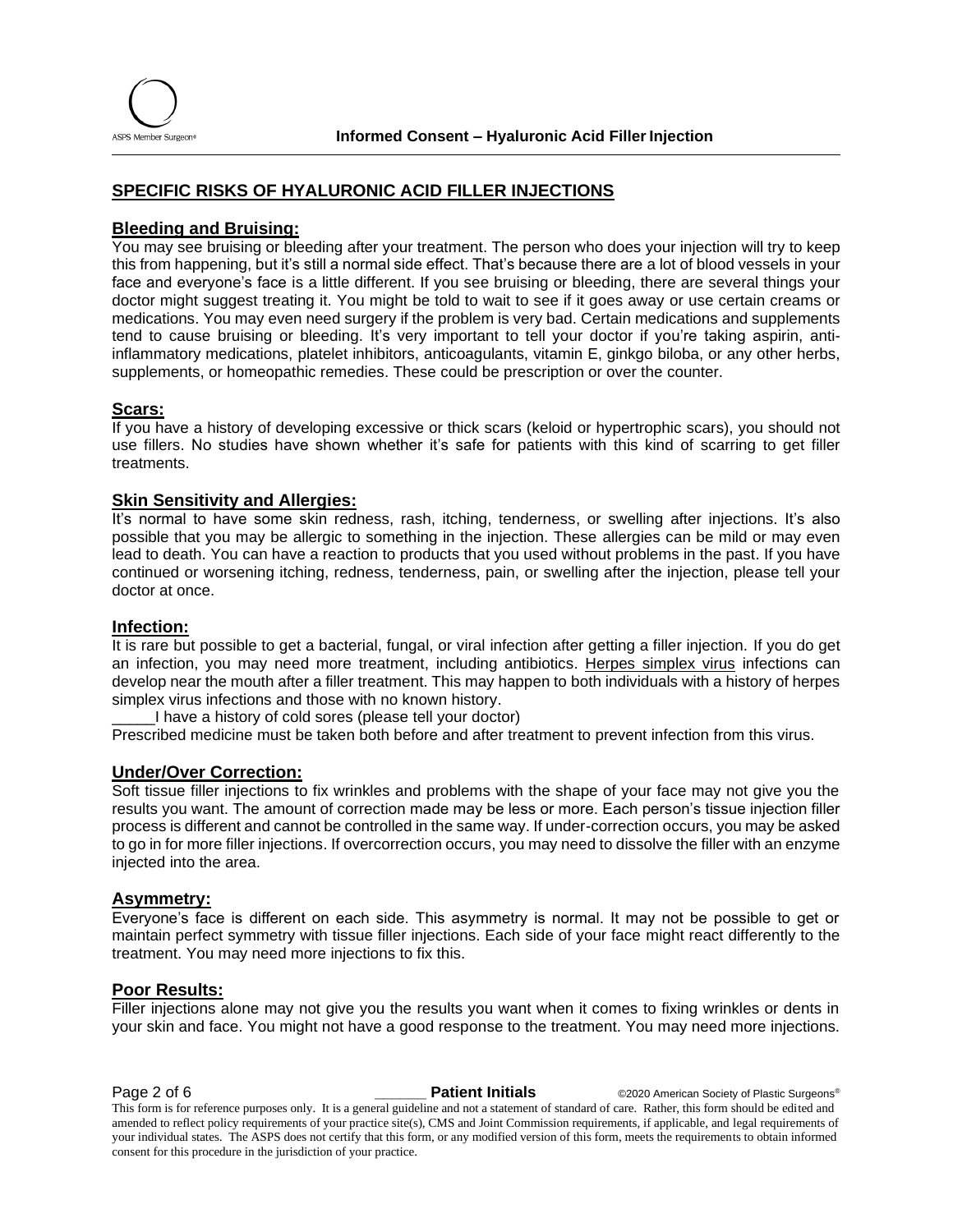

You may also need surgery or other treatments to get the results you want. Results you're not happy with may NOT improve with more treatment.

#### **Migration of Filler:**

The filler may move from the original injection site. This may make the area around it look puffy or full. There may also be other side effects.

#### **Skin Lumps:**

You might see some lumps after having fillers injected. These tend to go away with time. In some cases, you might feel the injected filler material for a long time after your treatment.

#### **Granulomas:**

Although it's very rare, some people have painful bumps in the skin and deeper tissues (called "granulomas") after a filler injection. These may appear weeks or months after your injection. If this happens, you may need more treatment like injections, steroids, or even surgery. The injections may contain enzymes to dissolve the fillers.

#### **Leakage of the Filler Material:**

In rare cases, the filler material can leak around your injection site or even through your skin.

#### **Damage to Deeper Structures:**

Deeper structures such as nerves and blood vessels may be injured during the injection. These injuries might heal quickly but they could be permanent.

#### **Skin Necrosis (Tissue Death):**

It is very rare to have skin or tissue death (called "necrosis") after an injection. This can happen either where you got your injection or in a place that wasn't treated. Tissue death can form scars that don't look good. Tissue death may need more treatment, such as wound care or surgery.

#### **Accidental Intra-Arterial Injection:**

In very rare cases, the filler may accidentally be injected into your blood vessels instead of under your skin. This can block your blood flow. What happens if your blood flow is blocked will vary depending on where the block is. If your skin is affected, you might have skin loss or wounds. If your eye is affected, you might lose your eyesight or go blind. If your brain is affected, you might have a stroke. The risks and outcomes of such accidental injections is not known or predictable.

#### **Antibodies to Fillers:**

Your body may produce antibodies to hyaluronic acid tissue fillers. If it does, the results of future injections may be less effective. You may also have a bad reaction to other injections in the future. We don't know yet if there are any other health risks caused by these antibodies.

#### **Unknown Risks:**

We don't know the long-term effects of hyaluronic acid fillers beyond one year. We might learn about other risk factors or problems caused by using hyaluronic acid products as a soft tissue filler.

#### **Combination of Procedures:**

As of now, there are no clinical studies on whether it's safe to use hyaluronic acid along with Botox or other skin therapies.

**Page 3 of 6 Patient Initials COVID Attent Initials C2020** American Society of Plastic Surgeons® This form is for reference purposes only. It is a general guideline and not a statement of standard of care. Rather, this form should be edited and amended to reflect policy requirements of your practice site(s), CMS and Joint Commission requirements, if applicable, and legal requirements of your individual states. The ASPS does not certify that this form, or any modified version of this form, meets the requirements to obtain informed consent for this procedure in the jurisdiction of your practice.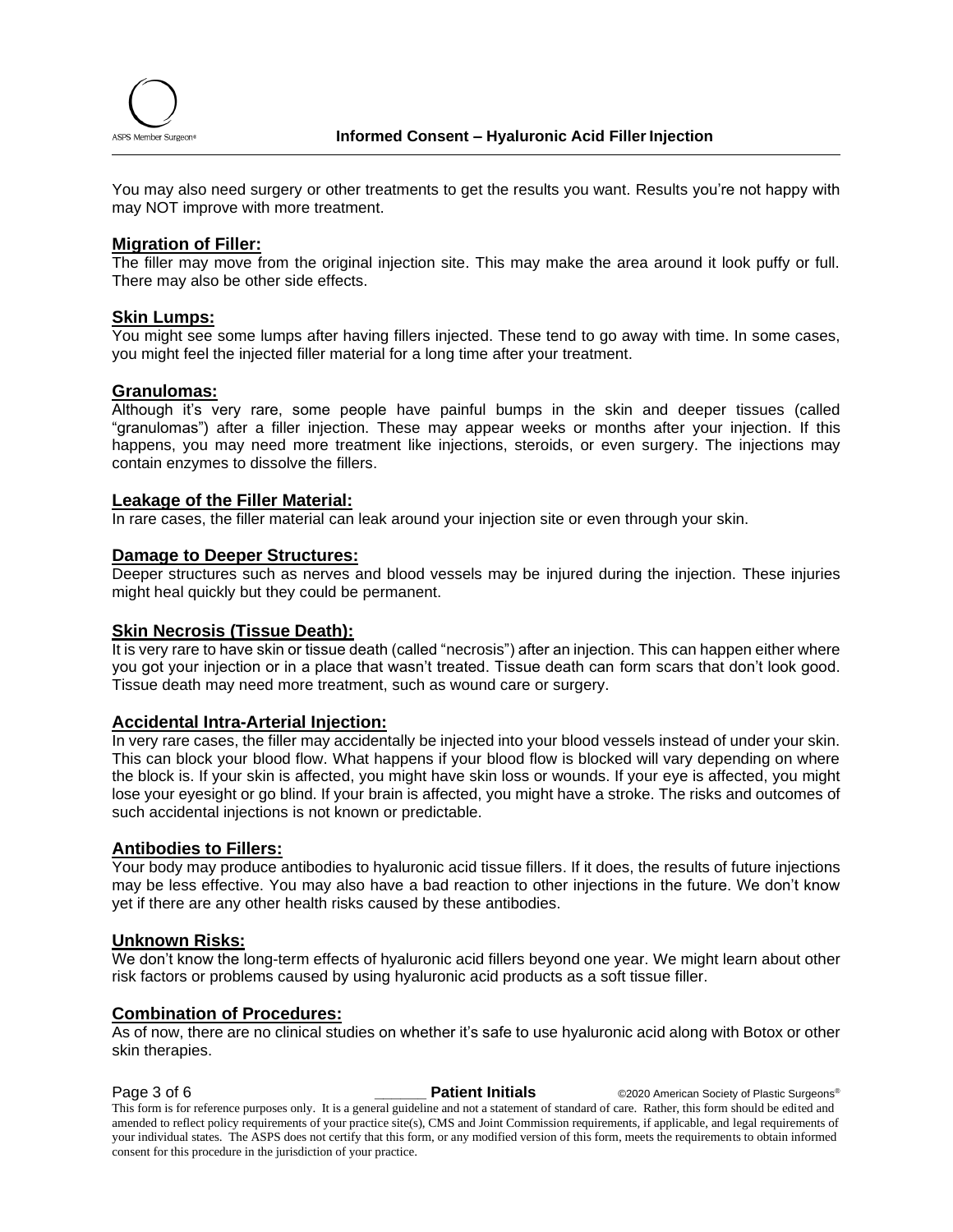

#### **Pregnancy and Nursing Mothers:**

There are no animal studies to determine if using hyaluronic acid fillers can hurt a developing baby. We don't know if hyaluronic acid fillers or the products created in the body when the fillers are broken down appear in human milk. Pregnant women and nursing mothers shouldn't get hyaluronic acid filler treatments.

#### **Drug Interactions:**

We don't know if hyaluronic acid fillers react with other drugs in the body.

#### **Additional Treatment:**

Many things can affect the results of your filler injections. Even though the risks and problems described here are rare, they sometimes happen to people who get hyaluronic acid filler injections. You may have other problems and risks. These are even more rare. If you have problems after your procedure, you may need more treatment or surgery. Although most people will see good results, there is no guarantee for the results.

#### **GENERAL WARNING:**

Dermal fillers should NOT be used if you have any of the issues listed here:

- Skin is infected or swollen. You should have your soft tissue filler injection only after the swelling is under control.
- Skin is prone to scars (keloids) and/or thick scars (hypertrophic scars)
- Known bleeding disorder
- History of severe allergies or shock
- Known allergy to collagen or eggs
- Known allergy to any animal product
- Known allergy to lidocaine
- Known allergy to any bacteria

Surgery can remove these fillers. You can also remove them by injecting medication to dissolve the hyaluronic acid filler. These treatments have their own risks. It may be difficult to remove the filler material.

As of now, there are no clinical studies on whether it's safe to continue use tissue fillers for a long time.

We don't know if it's safe to use these products during pregnancy, while nursing, or if you're under 18 years old.

#### **DISCLAIMER**

Informed consent documents give you information about a surgery you are considering. These documents explain the risks of that surgery. They also discuss other treatment options, including not having surgery. This document is made after a full review of scientific literature and clinical practices. They describe a range of common risks and other forms of management of a disease.

However, informed consent documents can't cover everything. Your plastic surgeon may give you more or different information. This may be based on the facts of your case.

Informed consent documents are not meant to define or serve as the standard of medical care. Standards of medical care are determined based on the facts involved in an individual case. They may change with advances in science and technology. They can also change with the way doctors practice medicine.

**Page 4 of 6 Patient Initials COVID Attent Initials C2020** American Society of Plastic Surgeons®

This form is for reference purposes only. It is a general guideline and not a statement of standard of care. Rather, this form should be edited and amended to reflect policy requirements of your practice site(s), CMS and Joint Commission requirements, if applicable, and legal requirements of your individual states. The ASPS does not certify that this form, or any modified version of this form, meets the requirements to obtain informed consent for this procedure in the jurisdiction of your practice.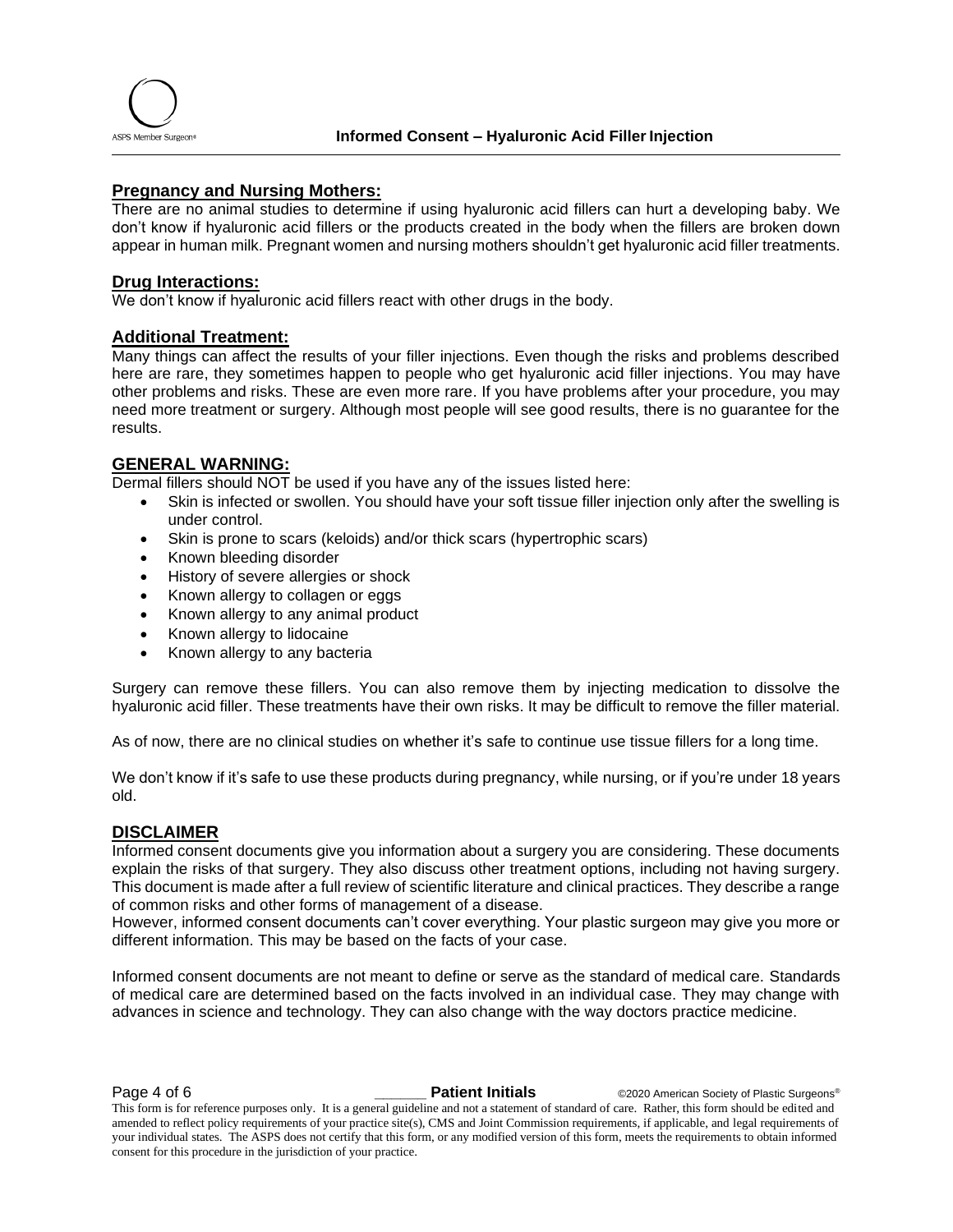

**It is important that you read the above information carefully and get all your questions answered before signing the consent agreement on the next page.**

Page 5 of 6 **b particular Contract Patient Initials C2020** American Society of Plastic Surgeons®

This form is for reference purposes only. It is a general guideline and not a statement of standard of care. Rather, this form should be edited and amended to reflect policy requirements of your practice site(s), CMS and Joint Commission requirements, if applicable, and legal requirements of your individual states. The ASPS does not certify that this form, or any modified version of this form, meets the requirements to obtain informed consent for this procedure in the jurisdiction of your practice.